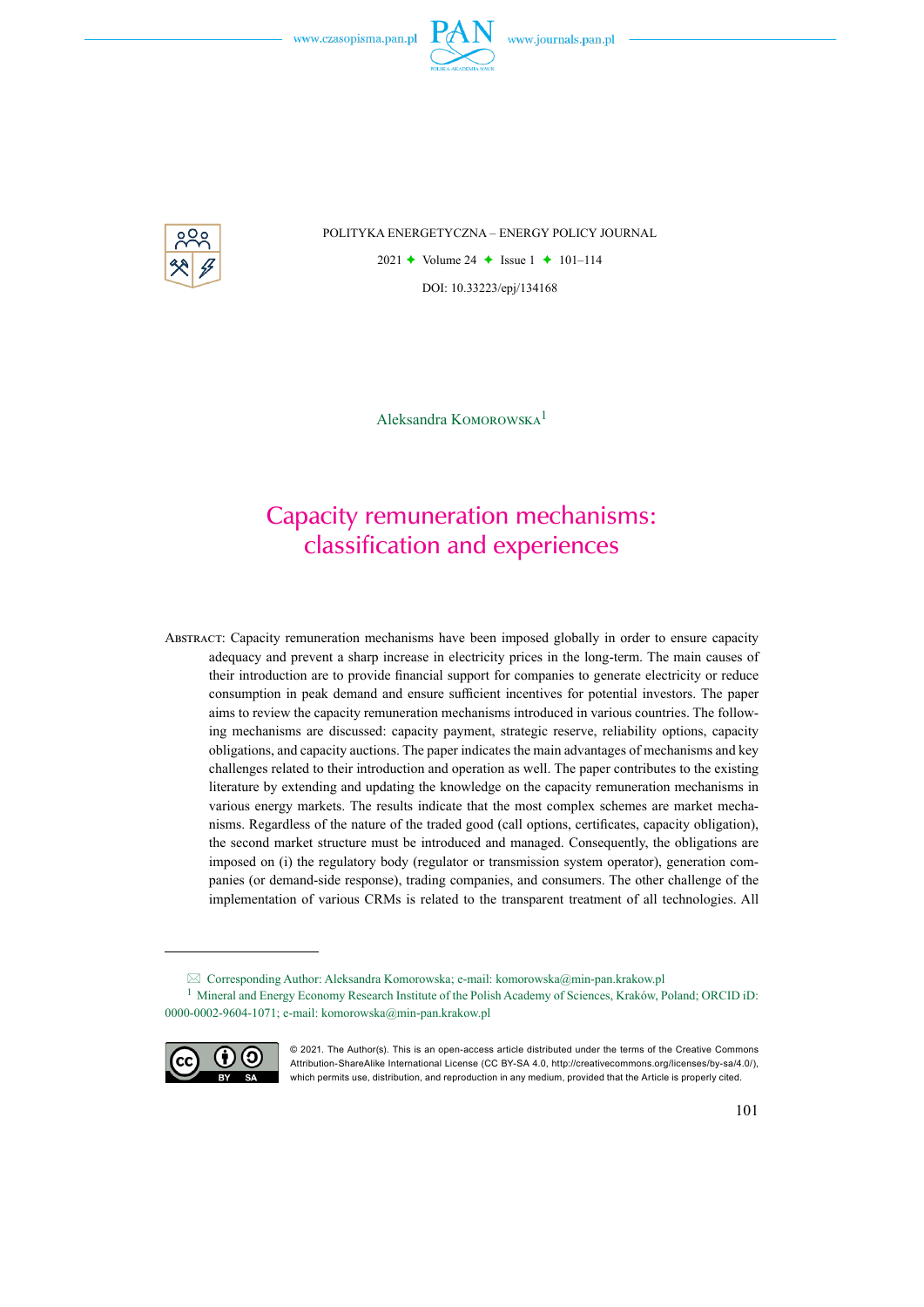

CRMs should be technologically neutral, but ultimately, some units are more favorable due to their greater impact on the reliability of the power system.

KEYWORDS: capacity remuneration mechanism, capacity market, capacity auction, strategic reserve, reliability options

### **Introduction**

Capacity remuneration mechanisms (CRMs) have been imposed globally in order to ensure capacity adequacy and prevent the increase in electricity prices in the long-term. The main causes of their introduction are to provide financial support for companies to generate electricity (or reduce consumption) during peak demand and ensure sufficient incentives for potential investors.

The classification of the capacity remuneration mechanisms is shown in Figure 1. CRMs can be divided into two basic categories, i.e. (i) price-based and (ii) volume-based mechanisms. In price-based mechanisms, the regulatory body or the transmission system operator (TSO) sets the price for generation capacity in selected periods. The prices constitute the incentive for generation companies and potential investors to refurbish existing power plants or construct new ones. Therefore, price-based mechanisms provide direct financial support (KU Leuven Energy Institute 2013).

In the case of volume-based mechanisms, the regulatory body or the TSO determines the demand for capacity in given periods (e.g., years or quarters). They consider (i) the national and regional capacity demand, (ii) reserve margins, (iii) volume of generation capacity contracted in previous periods, (iv) capacity of interconnections, and other crucial parameters and forecasts. The price for generation capacity is usually set either based on market principles (merit order) or in bilateral contracts. The market-based CRMs are not usually intended to support given generation technologies.

| Capacity Remuneration Mechanisms |                      |                       |                        |                      |
|----------------------------------|----------------------|-----------------------|------------------------|----------------------|
| Price-based                      | Volume-based         |                       |                        |                      |
|                                  | Targeted             | Market Mechanisms     |                        |                      |
| Capacity<br>payment              | Strategic<br>reserve | Reliability<br>option | Capacity<br>obligation | Capacity<br>auctions |

Fig. 1. Classification of capacity remuneration mechanisms Source: own study based on (ACER 2013)

Rys. 1. Klasyfikacja mechanizmów wynagradzania zdolności wytwórczych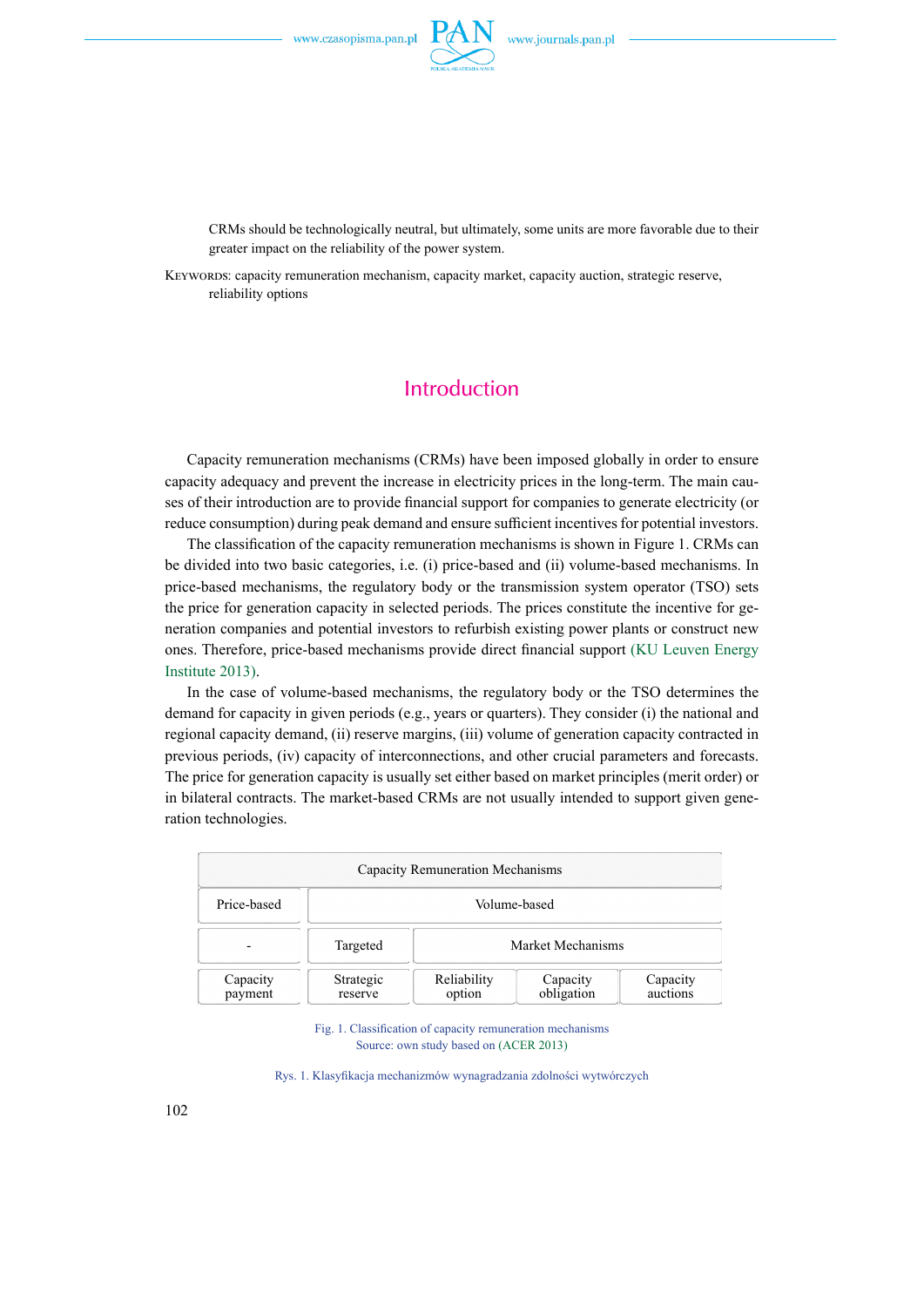

Capacity remuneration mechanisms and their main assumptions are widely discussed in the literature. Please refer to Briggs and Kleit (2013), Cramton et al. (2013), Kirschen and Strbac (2019), Spees et al. (2013) for further details on the fundamentals of the CRMs.

The paper aims to review capacity remuneration mechanisms introduced in various countries. The principles of their operation are discussed. The paper also indicates the main advantages of each mechanism, crucial challenges, and key disadvantages. The paper contributes to the existing literature by extending and updating the current state of the capacity remuneration mechanisms in energy markets.

The remainder of this paper is organized as follows. Sections 2–6 present the individual capacity remuneration mechanisms: capacity payment, strategic reserve, reliability options, capacity obligation, and capacity auctions. Section 7 concludes the paper.

#### 1. Capacity payment

The capacity payment is a price-based capacity remuneration mechanism. The scheme of its operation is shown in [Figure 2](#page-2-0). The transmission system operator (TSO) or the regulator is responsible for ensuring the security of the power system. They acquire capacity obligation from generation companies, which receive payments in return. This mechanism operates in parallel to the electricity market. Consumers are charged with the cost of operation of the mechanisms as a fixed fee (directly or through trading companies).

The payment for generation companies should (i) partially cover the generation costs of existing power generation units and enable their maintenance in the power system, and (ii) be an incentive for potential investors to construct new units. This mechanism increases the generation capacity in the system and reduces the probability of black- or brown-out. Consequently, it ensures lower electricity prices because the volume of generation capacity allows one to meet peak demand in the system and determine the electricity price as a market clearing price.



Fig. 2. Scheme of capacity payment Source: own study based on (de Wachter and Buijs 2012; Zamasz 2019)

<span id="page-2-0"></span>Rys. 2. Zasada działania mechanizmu płatności za moc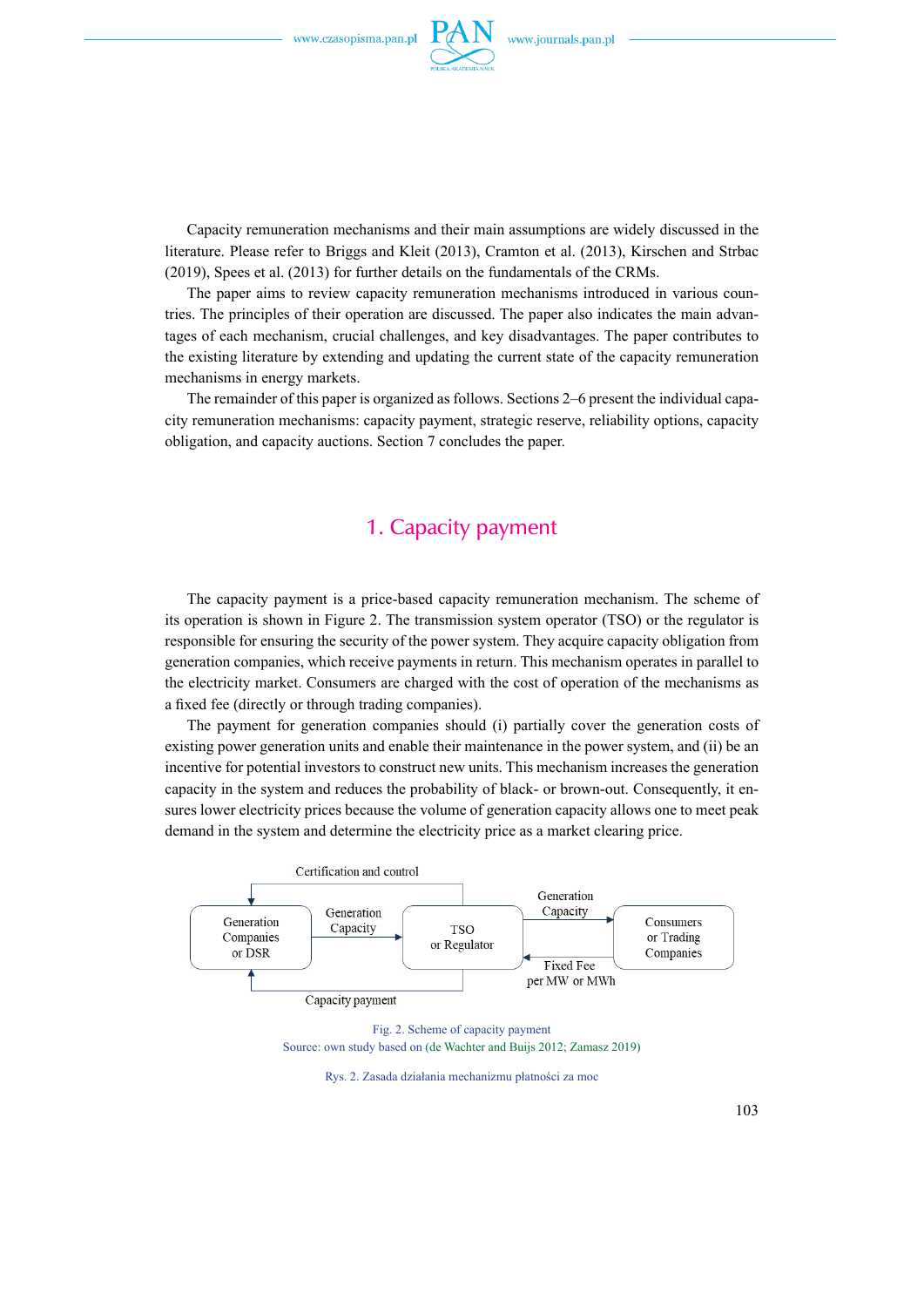

One of the key advantages of capacity payments is the simplicity of their introduction and withdrawal. The mechanism mitigates the investment risk of generation companies and stimulates new investments. However, regular financial support may result in the resignation of new solutions aimed at efficiency improvement. Moreover, it is usually difficult to adequately estimate the amount of capacity payments for particular generation technologies. Thermal power plants have a greater impact on system reliability than hydropower – the difference should be considered within a setting of financial support (Kirschen and Strbac 2004). The capacity payment mechanism is also exposed to regulatory risk because the regulatory body makes decisions about financial support. Finon and Roques (2013) point out that capacity payment does not also guarantee that the generation capacity in the power system will be equal to the forecasted power demand in the long-term.

Capacity payments have been implemented in, among others, Portugal (Ghazvini et al. 2019), Spain (Marques et al. 2019), Ireland (di Cosmo and Lynch 2016), Italy (Fraser and lo Passo 2003), Chile (Galetovic et al. 2015), and in some South American countries (Erbach 2017; Spees et al. 2013).

### 2. Strategic reserve

The scheme of the strategic reserve is illustrated in [Figure 3](#page-3-0). The volume of missing capacity in the power system is based on the forecast of power demand in a given period, performed by the regulator or TSO. In the next phase, in a tender or negotiations with generation companies, the regulator or TSO selects the generation companies. The selected units generate electricity only in peak demand, in accordance with the agreement with a regulatory body. Moreover, these units



Fig. 3. Scheme of strategic reserve Source: own study based on (de Wachter and Buijs 2012; Zamasz 2019)

<span id="page-3-0"></span>Rys. 3. Zasada działania mechanizmu rezerwy strategicznej

104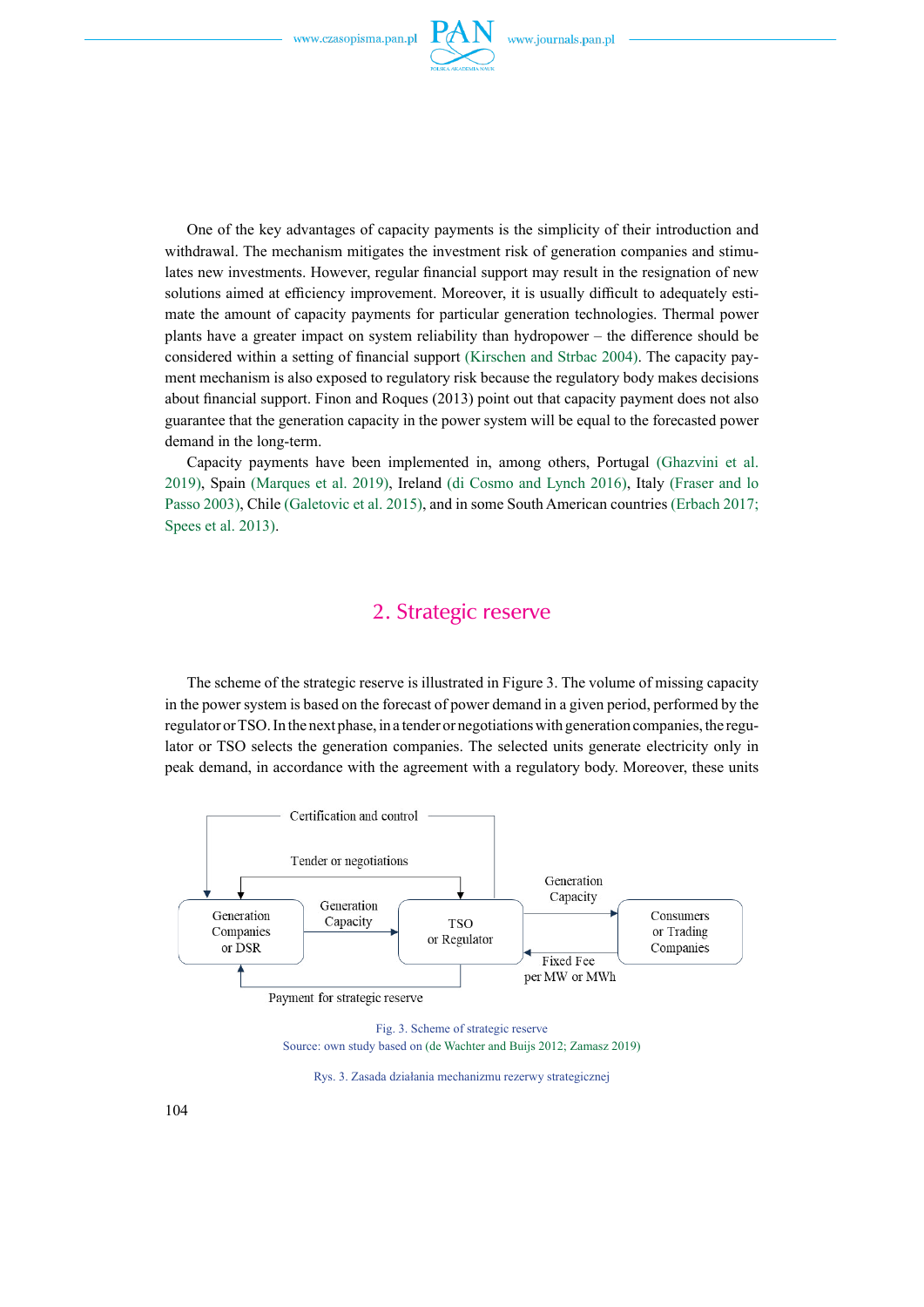

cannot participate in the wholesale electricity market. The strategic reserve may operate in parallel to the energy market as a permanent solution or be a transitional element during the introduction of other capacity remuneration mechanisms.

The strategic reserve is the least costly CRM for consumers and the least complex one to implement in the power system compared to other mechanisms. This mechanism is also flexible – if sufficient incentives come from the market, the volume of the strategic reserve is maintained at a minimum level. Additionally, power generation companies have no difficulties in estimating the expected revenues – they are set in the bilateral agreements ahead. The disadvantages are mostly related to difficulties in estimating the fair price for auxiliary services by a regulatory body. A price that is incorrectly set (too low) is considered the price cap in the market and makes it difficult to make investments decisions. The regulatory body is also capable of targeting the support to selected technologies or locations.

The strategic reserve has been implemented in many European countries. It has been an integral part of the Finnish electricity market since 2006 (Ochoa and Gore 2015). The contracted generation units provide the service to the power system in peak demand. The volume of the strategic reserve was set by the regulator at 789 MW over the period of 2017–19 (Energiavirasto and Energimyndigheten 2017). This mechanism was also implemented in Sweden in 2003, where the volume of generation capacity was limited to 2 GW (Neuhoff et al. 2016). The strategic reserve also operates in Poland. The total generation capacity of the units providing the auxiliary service amounted to 830 MW in 2019 (PSE 2020).

In 2018, the European Commission approved the strategic reserve for Belgium and Germany. In Belgium, the mechanism is intended to ensure the security of supply in the case of nuclear power plants failures. The volume is determined by the TSO on the basis of the annual evaluation of the power system operation (Elia 2018). In Germany, the strategic reserve was implemented in order to ensure the continuous balancing of the power system. The volume of the contracted capacity amounts to 2 GW and is set for three two-year periods until 2025. A similar scheme has also been implemented in Norway (Finon et al. 2008), the Netherlands (Hölsgens 2019), and Austria (Thema Consulting Group 2013).

#### 3. Reliability options

Reliability options are one of the market mechanisms. The scheme of their operation is shown in [Figure 4](#page-5-0). This mechanism is a call option, both physical and financial (Bidwell 2005). It means that the options are related to specific power generation units that must pay the penalty when they are not available (physical), and their operation is akin to traditional options (financial).

The regulator or TSO purchases call options at a market-clearing price (Vázquezm et al. 2002). The number of purchased options is determined based on a forecast of power demand in the system and mimics the value of generation capacity that is fundamental to ensure capacity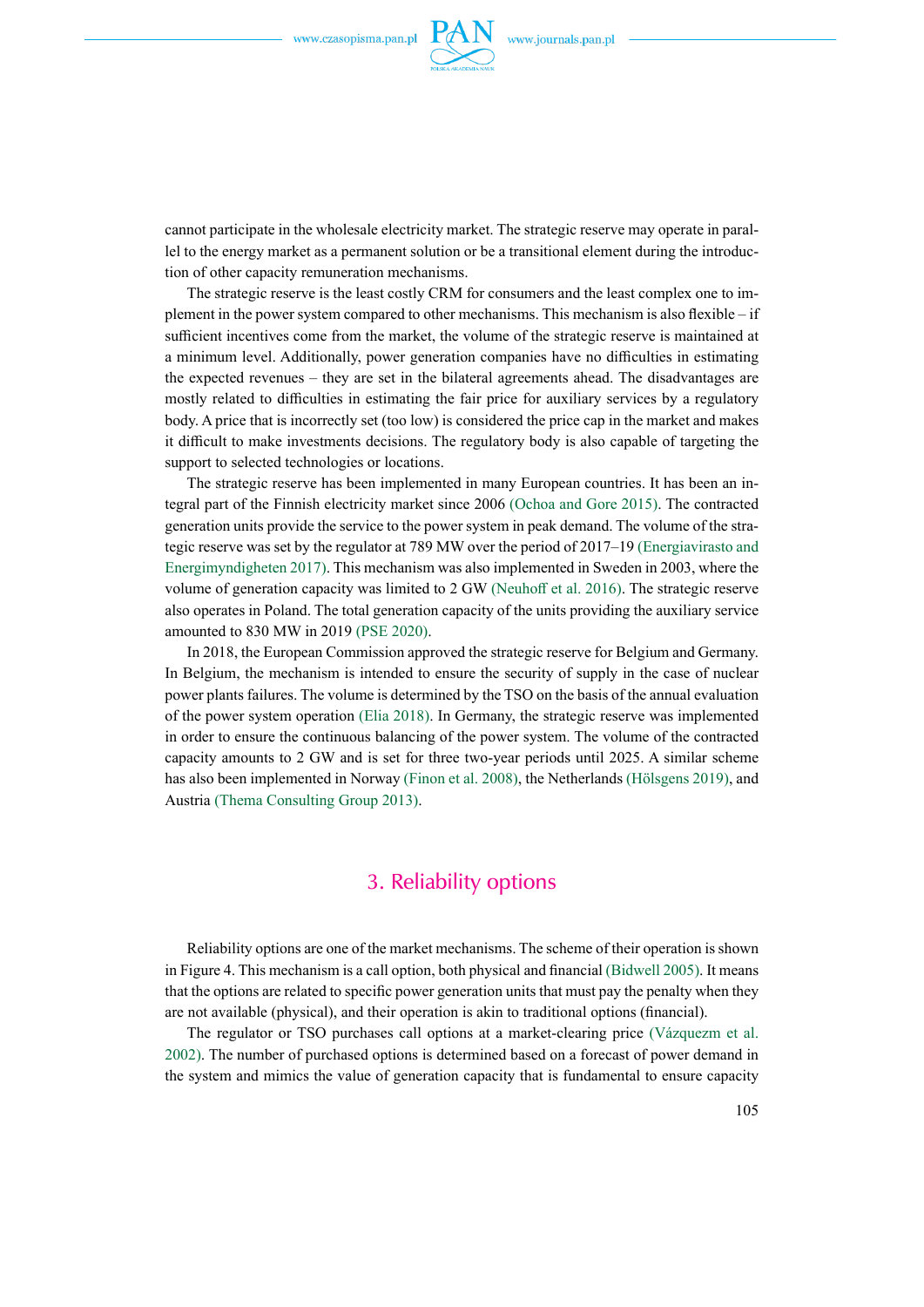

adequacy. The strike price is set slightly above the marginal cost of the most expensive power generation unit in the system. Therefore, the reliability option mechanism guarantees a net income for power units equal to the strike price.



Source: own study based on (de Wachter and Buijs 2012; Zamasz 2019)

<span id="page-5-0"></span>Rys. 4. Zasada działania mechanizmu opcji na niezawodność

The mechanism operates as follows. When the market electricity price is lower than the strike prices, the power generation units obtain income that is equal to the product of the contracted capacity volume and the strike price. Otherwise (when the electricity price exceeds the strike price), power units have to pay the regulator or TSO the difference between the electricity price and the strike price. The reliability option mechanism provides an incentive to maximize the availability of power units by generation units during peak demand.

The reliability options transfer the responsibility for ensuring capacity adequacy in the power system from the regulator (or TSO) to generation companies. Moreover, this scheme results in decreasing the risk of price volatility in the electricity market.

However, the process of implementing this mechanism is complex, as it requires the introduction of the additional market (parallel to the electricity market), where call options are traded. A call option market is organized in a single buyer model – the regulator or the TSO acquires options from power companies on behalf of all customers. Another complex issue in this mechanism is setting the strike price, which should ensure stable electricity prices in the spot market and, concurrently, provide the investment incentives.

This mechanism was introduced for the first time in Colombia (Cramton and Stoft 2007). It currently operates in Ireland (SEM Committee 2016) and Italy, where it replaced the capacity payment mechanism (Mastropietro et al. 2018).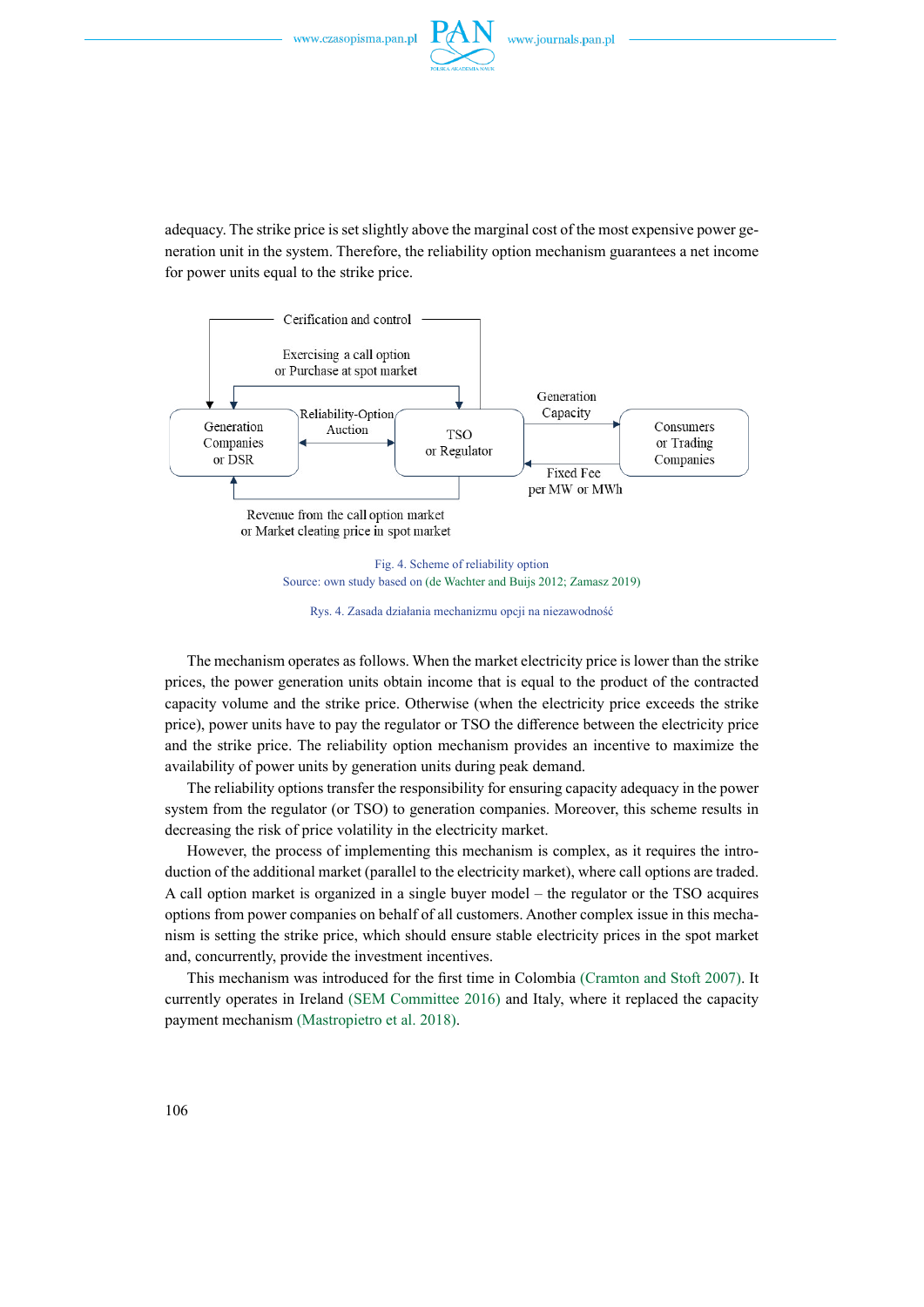

### 4. Capacity obligation

The capacity obligation mechanism operates as a decentralized capacity market. The scheme of its operation is presented in [Figure 5.](#page-6-0) The regulator or the TSO issues capacity certificates to power companies (based on their generation capacity) and imposes an obligation on consumers and trading companies to purchase these certificates (usually based on their electricity consumption). The certificates are traded between generation companies (or DSRs) and consumers (or trading companies). The certification of power units is conducted three or four years ahead of the delivery period and every year thereafter.



<span id="page-6-0"></span>Fig. 5. Scheme of capacity obligation (decentralized capacity market) Source: own study based on (de Wachter and Buijs 2012; Zamasz 2019)



Generation companies obtain revenues based on their actual availability at specified delivery periods (after considering the adjustment resulting from the fee for unavailability or delivery of a larger volume than specified in the certification). Consumers and trading companies are required to submit the purchased capacity certificates on the day of actual delivery. In the case of failure to comply with their obligation, they are obliged to pay a substitution fee.

As capacity obligations are established several years ahead of the delivery time, new investments are commissioned into the power system before the security of the energy supply is threatened. This mechanism usually encourages the demand side to participate in the market of capacity certificates. The obligation to fulfil capacity obligations (by purchasing an appropriate number of capacity certificates) is imposed on consumers and trading companies.

This capacity remuneration mechanism has a complex implementation, like other market CRMs. It requires the introduction of another market that operates in parallel to the electricity market. Moreover, there is a risk of excessively high revenues by the existing generating units.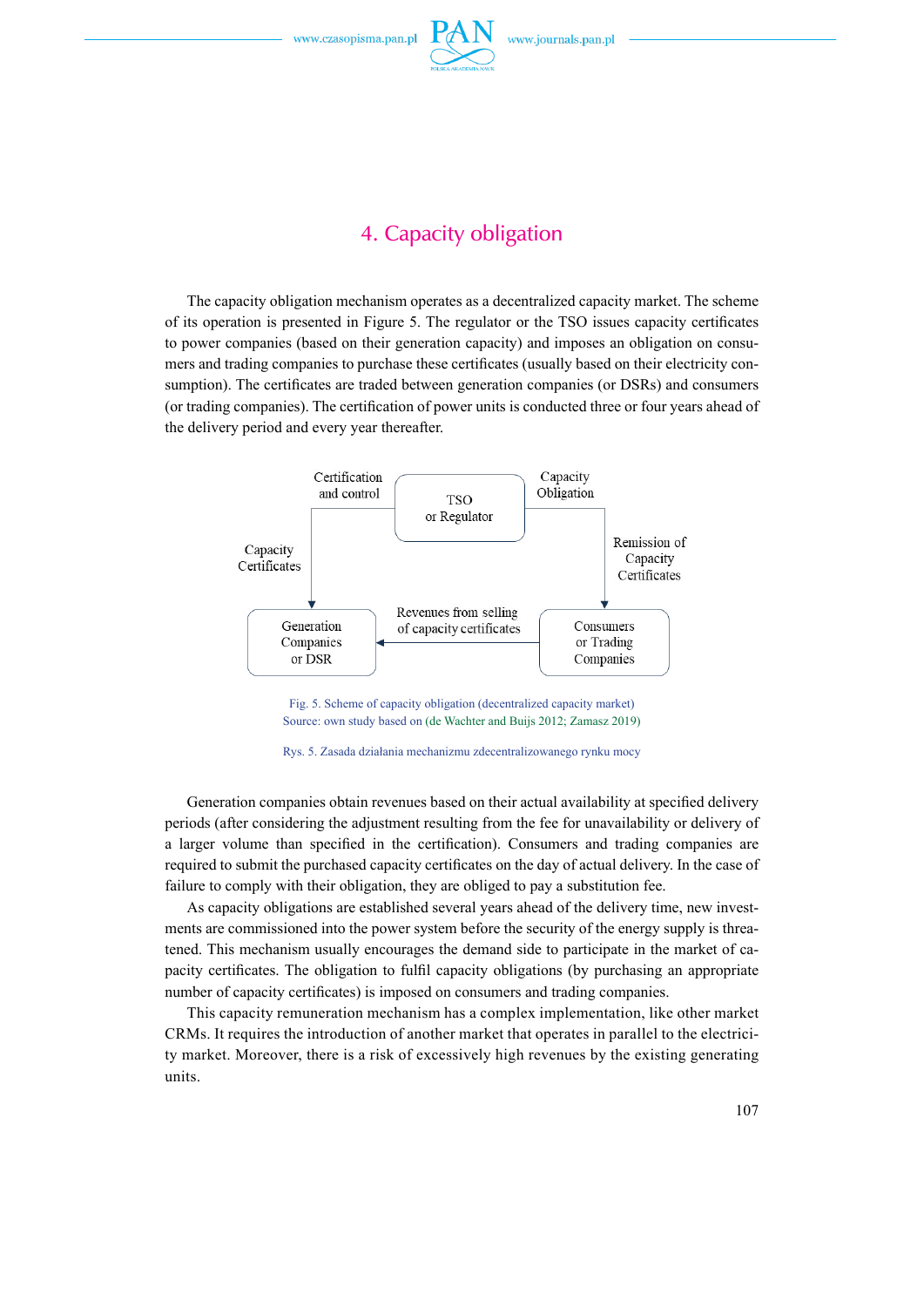

The decentralized capacity markets were originally implemented in the United States of America by the following transmission system operators: CAISO (California Independent System Operator) and MISO (Midcontinent ISO).

In Europe, the decentralized capacity market was implemented in France in January 2017 (Lamoulie 2017). Every year, the volume of the capacity obligation is established for the generating units and DSRs that participate in the capacity marketCertificates are issued on this basis (one certificate corresponds to a capacity of 0.1 MW) and are traded between generation companies and consumers. The obligation to purchase certificates depends on the electricity consumption profile during the peak demand period. This period includes ten hours a day: from 7 am to 3 pm and from 6 pm to 8 pm in 10–15 days per year from November to March.

### 5. Capacity auctions

Capacity auctions are held in the capacity market. Figure 6 presents the general principles of operation of this mechanism. Power generation units, demand-side response units, or energy storages are among the market participants. The capacity obligation in a specific delivery period (e.g. year, quarter) is traded. Both existing and new units can participate in the capacity market. The power demand curve is set by a regulator or the TSO based on, among others, the forecasted demand, generation capacity in the system, and results of previous capacity auctions. The mechanism operates in a single-buyer model. The cost of the capacity market's operation is transferred to the consumers as a capacity fee.

The implementation of a centralized capacity market, similarly to other market mechanisms (i) reduces investment risk, (ii) increases the competitiveness of generating units and DSRs,





Rys. 6. Zasada działania mechanizmu scentralizowanego rynku mocy

108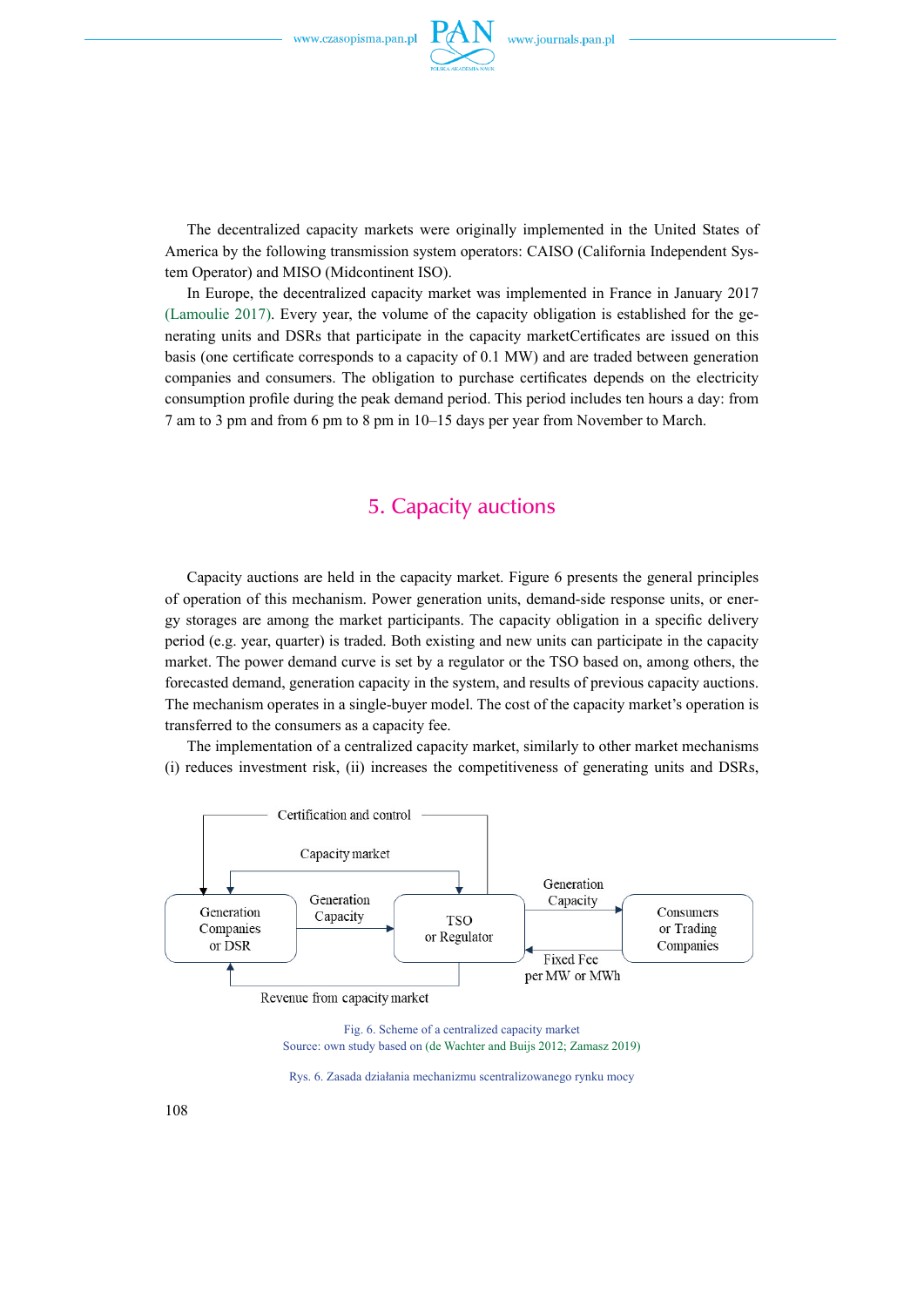

and (iii) enables reaching a rational compromise between the costs of maintaining adequate capacity in the system and electricity prices.

The feature that distinguishes this mechanism from the others is the centralized and obligatory capacity auction, usually carried out by the TSO. The mechanism is characterized by, among others, transparent prices, competitive conditions for participation in capacity auctions for new and existing power units, DSRs, energy storages, and foreign units. Additionally, capacity auctions provide a sufficient volume of generation capacity in the long-term because the agreement on the delivery can be signed for up to many years (max. 17 years in Poland).

Similar to the reliability options and decentralized capacity market, the introduction of a centralized capacity market is a complex process. The implementation of this system requires, among others, the power demand curve development, defining the delivery periods, and estimation of generation capacity necessary to meet the demand during the peak periods. Moreover, it requires the establishment of the competitive rules of market operation, monitoring and settlement of the primary and secondary markets. Consequently, the implementation of the two-commodity energy market requires the adoption of appropriate legal regulations, imposes new obligations and responsibilities on the TSO and regulatory bodies, and introduces new conditions to which enterprises participating in the capacity market are obliged to adapt.

The first centralized capacity markets were implemented in some parts of the United States of America in the late 1990s due to the liberalization of the electricity market. They have been implemented in the areas of the following transmission system operators: PJM (Bowring 2013; PJM 2019), NYISO (NYISO 2019), and ISO-NE (ISO New England 2014). The US experience shows that centralized capacity markets fulfil their basic ends, which were (i) ensuring the security of electricity supply and (ii) reducing periods of shortages in the power system. The mechanisms have also increased competition between generation units, DSRs, and units located in adjacent transmission systems. Adequate investment incentives in new generation capacities were also created, which replaced the generation units withdrawn due to age, technical conditions, or environmental regulations.

Among European countries, the United Kingdom was a pioneer in implementing a centralized capacity market (2014). The implementation of the capacity mechanism was a consequence of the increasing risk of periods of power shortages in the system. The growing problems of missing money, the lack of investment incentives for the construction of new generation units, and decommissioning of obsolete units, as well as the implemented climate policy confirmed that the electricity market did not meet its basic purposes. The capacity market in the UK is a single-buyer market where capacity is purchased by the transmission system operator. The TSO is also responsible for certifying existing and planned units in order to verify the potential volume of generation capacity in a given delivery period. The implemented capacity market model also enables trading in available capacity in the secondary market (Department for Business Energy & Industrial Strategy 2014).

In 2018, the capacity market was also implemented in Poland. It was designed along the lines of the British capacity market. The design and principles of the Polish capacity market are detailed specifically in (Benalcazar and Kamiński 2016; Benalcazar and Nalepka 2017; Komorowska et al. 2020; Komorowska and Kamiński 2019; Zamasz 2019).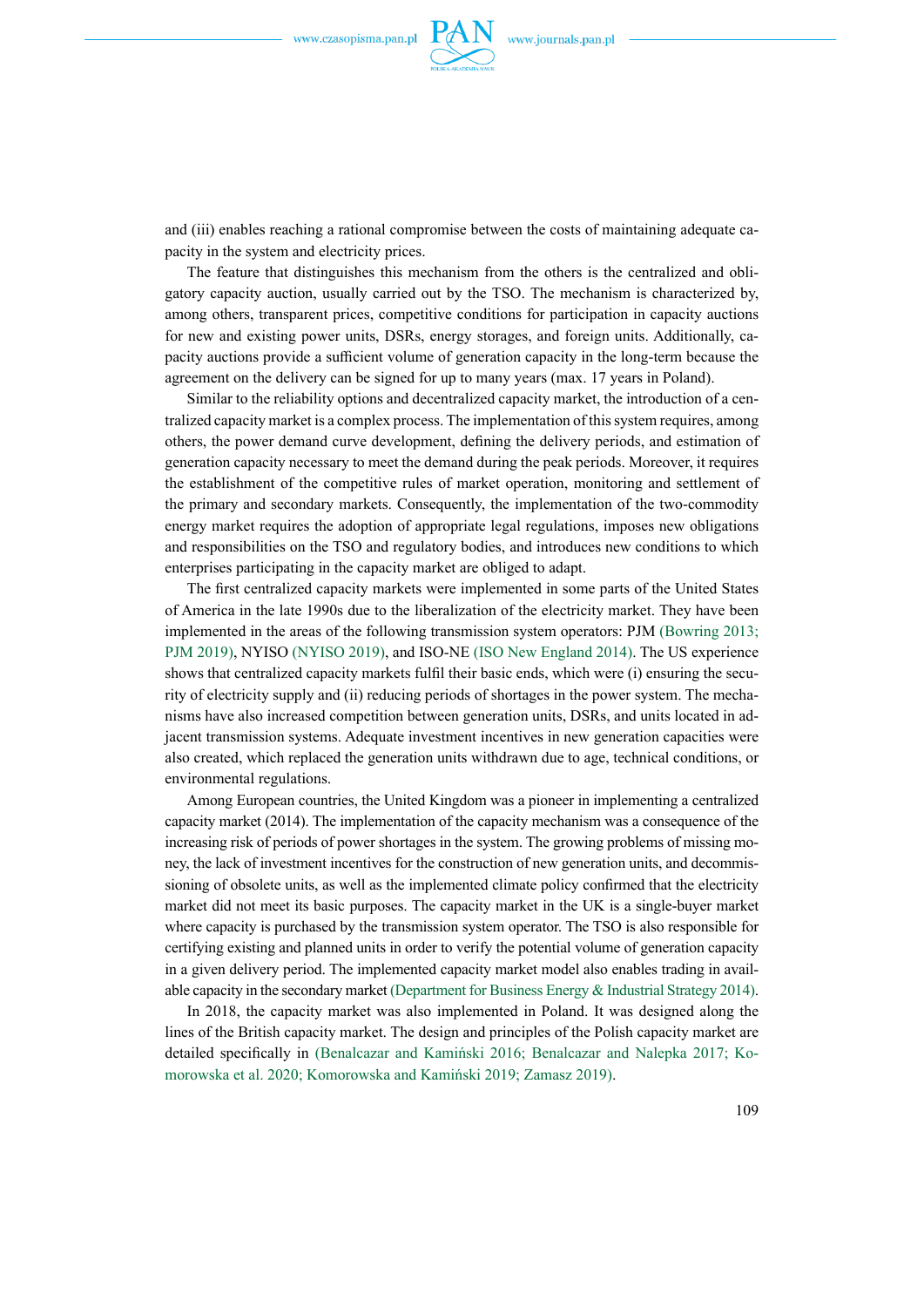

### **Conclusions**

The paper reviewed and discussed the current state of capacity remuneration mechanisms. The five widely introduced schemes were analyzed. The study embraced the designs of various CRMs, their pros and cons, and key challenges related to their practical operation.

The results indicate that the most complex mechanisms are market-based schemes. This is a consequence of the fact that a new market is introduced, maintained, and operated (parallel to the electricity market). Regardless of the nature of the traded good (call options, certificates, capacity obligation), the market structure must be imposed and managed. Consequently, the new obligations are imposed on (i) regulatory body, ii) transmission system operator, (iii) generation companies (and DSRs), (iv) trading companies, and (v) consumers. It should also be noticed that the costs of the introduction of the new market, ensuring appropriate capacity, are transferred to consumers.

One of the key challenges of the implementation of CRMs is the fair treatment of all technologies. In theory, all CRMs should be technologically neutral. However, some technologies are more favorable due to their greater impact on the reliability of the power system. It should also be indicated that most CRMs are very sensitive to regulatory decisions. Developing conditions that would be equal for each technology pose a key challenge for designing and are a subject of discussion. Further research directions should investigate each CRM in the context of actually supported technologies and conclude their neutrality.

Funding sources: This work was supported by the National Science Centre, Poland [grant number 2019/35/N/ HS4/00171].

#### References

ACER 2013. Capacity remuneration mechanisms and the internal market for electricity.

- Benalcazar, P. and Kamiński, J. 2016. Capacity markets and cogeneration facilities: recommendations for Poland. *Polityka Energetyczna – Energy Policy Journal* 19(3), pp. 61–76.
- Benalcazar, P. and Nalepka, P. 2017. The Polish capacity market proposal vs the British model. *Polityka Energetyczna – Energy Policy Journal* 20(2), pp. 59–72.
- Bidwell, M. 2005, Reliability Options: AMarket-Oriented Approach to Long-Term Adequacy. *The Electricity Journal* 18(5), pp. 11–25.

Bowring, J. 2013. Capacity Markets in PJM. *Economics of Energy & Environmental Policy* 2, pp. 47–65.

- BRIGGS, R. and KLEIT, A. 2013. Resource adequacy reliability and the impacts of capacity subsidies in competitive electricity markets. *Energy Economics* 40, pp. 297–305.
- Cramton et al. 2013 Cramton, P., Ockenfels, A. and Stoft, S. 2013. Capacity market fundamentals. *Economics of Energy & Environmental Policy* 2, pp. 27–46.
- CRAMTON, P. and STOFT, S. 2007. Colombia firm energy market. [In:]  $40^{th}$  Hawaii International Internatio*nal Conference on Systems Science*, Waikoloa, Big Island, HI, USA.
- de Wachter, B. and Buijs, P. 2012. *Understanding Capacity Remuneration Mechanisms: Drivers and Basic concepts*. https://docplayer.net/6417409-Understanding-capacity-remuneration-mechanisms -drivers-and-basic-concepts.html [Accessed: 2020-05-12].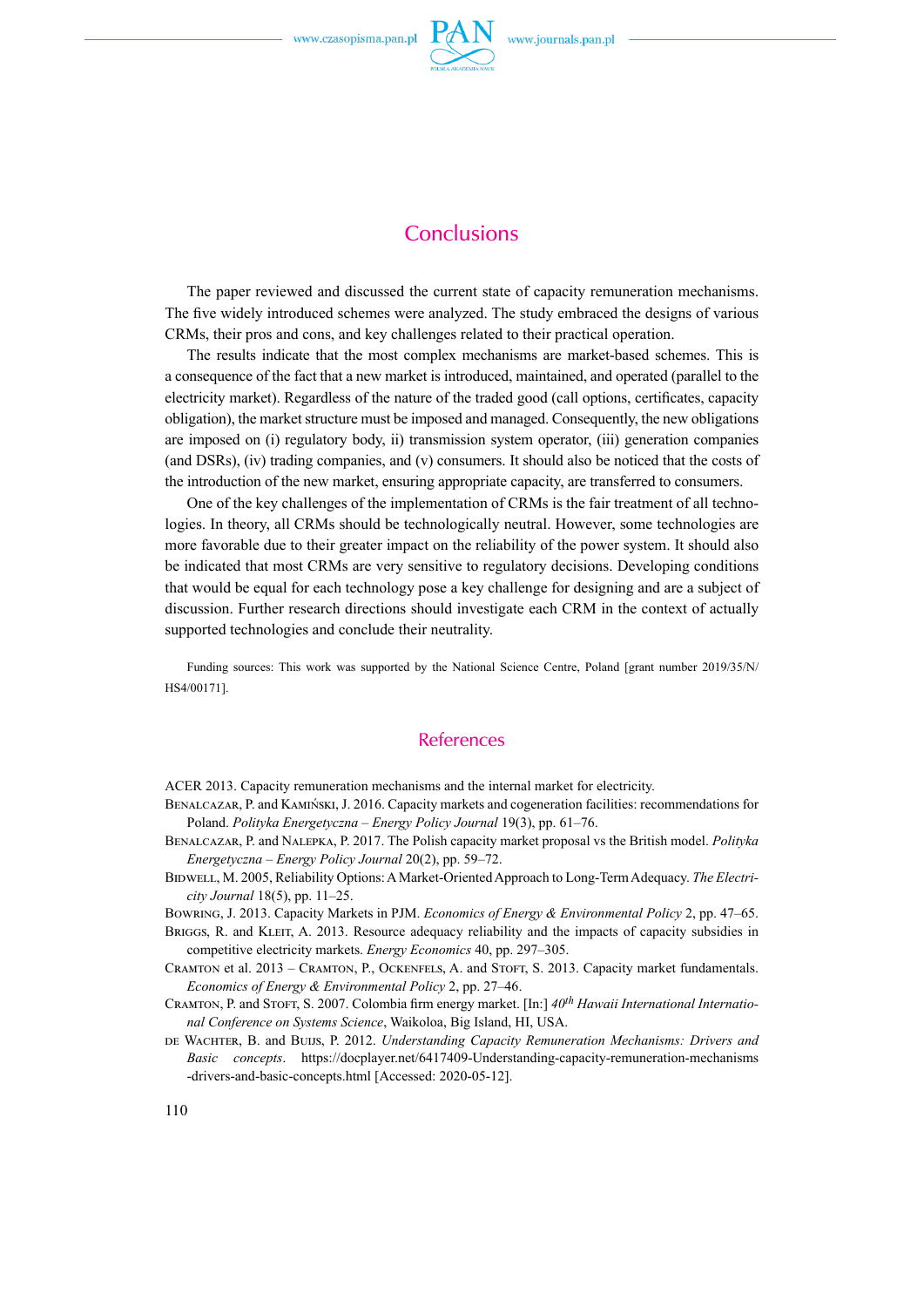

Department for Business Energy & Industrial Strategy, 2014. The Capacity Market Rules.

- di Cosmo, V. and Lynch, M.Á. 2016. Competition and the single electricity market: Which lessons for Ireland? *Utilities Policy* 41, pp. 40–47.
- Elia 2018. *The need for a Strategic Reserve for winter 2019–20 and winter outlook for 2020–21 and 2021–22*. [Online] https://www.elia.be/-/media/project/elia/shared/documents/elia-site/studies/2019/ strategic-reserve-for-winter-2020-21.pdf [Accessed: 2020-11-25].
- Energiavirasto, Energimyndigheten 2017. The peak load capacity procurement decision for the period 2017–2020 (*Kertomus sähkön toimitusvarmuudesta vuosina 2017–2018*). [Online] https://energiavirasto.fi/documents/11120570/12722768/Raportti-s%C3%A4hk%C3%B6n-toimitusvarmuus-2018. pdf/74c52466-b53b-6927-202b-9362ff30c660/Raportti-s%C3%A4hk%C3%B6n-toimitusvarmuus-2018.pdf.pdf [Accessed: 2020-06-05] (*in Finnish*).
- Erbach, G. 2017. *Capacity mechanisms for electricity*. [Online] https://www.europarl.europa.eu/thinktank/en/document.html?reference=EPRS\_BRI(2017)603949 [Accessed: 2020-06-05]
- Finon et al. 2008 Finon, D., Meunier, G. and Pignon, V. 2008. The social efficiency of long-term capacity reserve mechanisms. *Utilities Policy* 16, pp. 202–214.
- Finon, D. and Roques, F. 2013. European Electricity Market Reforms: The "Visible Hand" of Public Coordination. *Economics of Energy & Environmental Policy* 2, pp. 107–124.
- Fraser, H. and lo Passo, F. 2003. Developing a Capacity Payment Mechanism in Italy. *The Electricity Journal* 16, pp. 54–58.
- Galetovic et al. 2015 Galetovic, A., Muñoz, C.M. and Wolak, F.A. 2015. Capacity Payments in a Cost-Based Wholesale Electricity Market: The Case of Chile. *The Electricity Journal* 28, pp. 80–96.
- Ghazvini et al. 2019 Ghazvini, M.A.F., Ramos, S., Soares, J., Castro, R. and Vale, Z. 2019. Liberalisation and customer behavior in the Portuguese residential retail electricity market. *Utilities Policy* 59, DOI: 10.1016/j.jup.2019.05.005.
- Hölsgens, R. 2019. Resource dependence and energy risks in the Netherlands since the mid-nineteenth century. *Energy Policy* 125, pp. 45–54.
- ISO New England 2014. Overview of New England's Wholesale Electricity Markets and Market Oversight.
- Kirschen, D. and Strbac, G. 2004. *Fundamentals of Power System Economics*. John Wiley & Sons Ltd., DOI: 10.1002/0470020598.
- KIRSCHEN, D. and STRBAC, G. 2019. *Fundamentals of Power System Economics*. Second edition. John Wiley & Sons Ltd.
- Komorowska et al. 2020 Komorowska, A., Benalcazar, P., Kaszyński, P. and Kamiński, J. 2020. Economic consequences of a capacity market implementation: The case of Poland. *Energy Policy* 144, DOI: 10.1016/j.enpol.2020.111683.
- Komorowska, A. and Kamiński, J. 2019. A review of the 2018 Polish capacity market auctions. *Polityka Energetyczna – Energy Policy Journal* 22(2), pp. 75–88.
- KU Leuven Energy Institute, 2013. Capacity Mechanisms.
- Lamoulie, D. 2017. The need for a system to prevent blackouts. [Online] https://www.eecc.eu/blog/the -french-electricity-capacity-market [Accessed: 2020-11-25].
- MARQUES et al. 2019 MARQUES, A.C., FUINHAS, J.A. and MACEDO, D.P. 2019. The impact of feed-in and capacity policies on electricity generation from renewable energy sources in Spain. *Utilities Policy* 56, pp. 159–168.
- Mastropietro et al. 2018 Mastropietro, P., Fontini, F., Rodilla, P. and Batlle, C. 2018. The Italian capacity remuneration mechanism: Critical review and open questions. *Energy Policy* 123, pp. 659–669.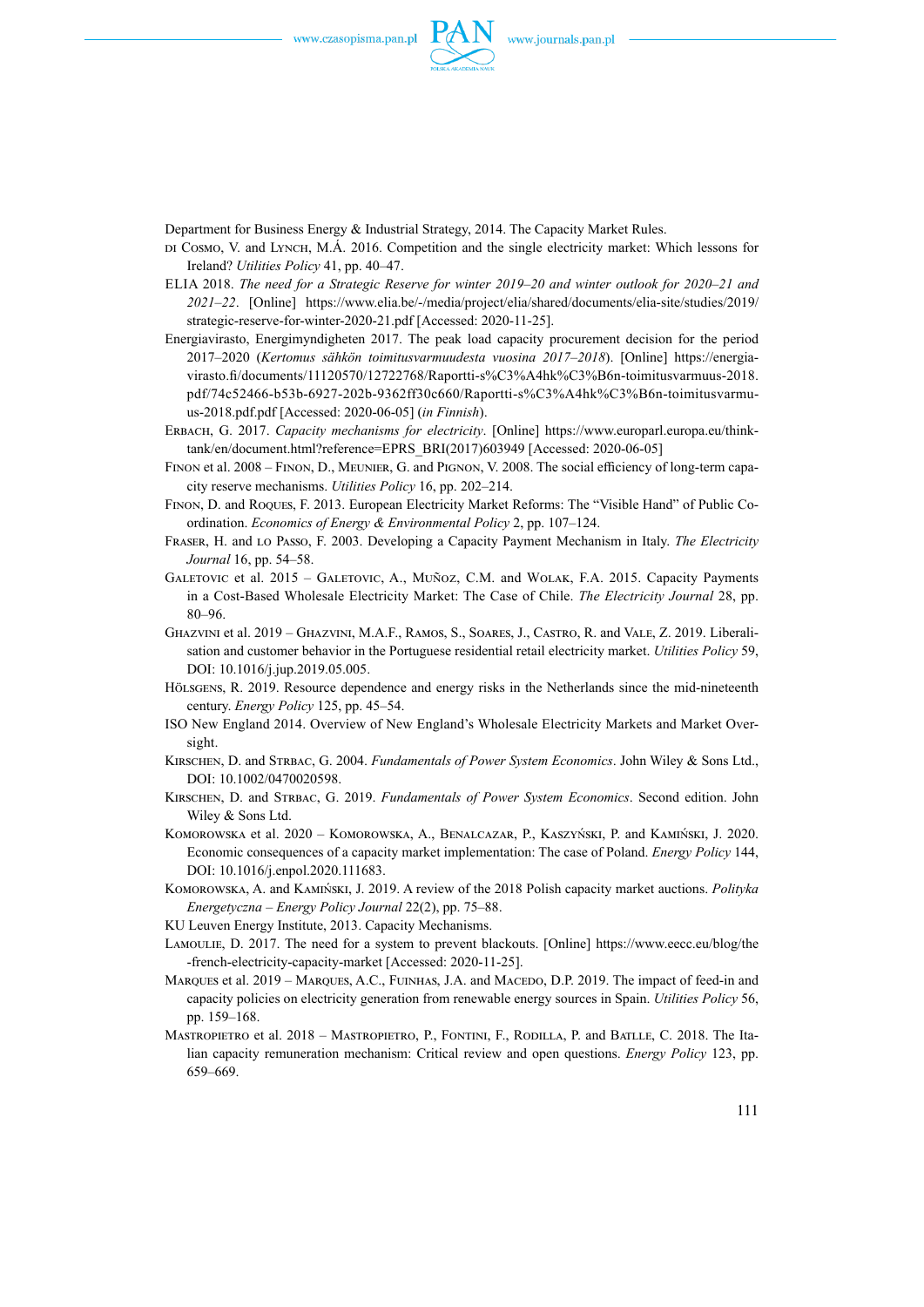

Neuhoff et al. 2016 – Neuhoff, K., Diekmann, J., Kunz, F., Rüster, S., Schill, W.P. and Schwenen, S. 2016. A coordinated strategic reserve to safeguard the European energy transition. *Utilities Policy* 41, pp. 252–263.

NYISO 2019. *New York Independent System Operator.* [Online] www.nyiso.com/ [Accessed: 2019-07-18].

- Ochoa, C. and Gore, O. 2015. The Finnish power market: Are imports from Russia low-cost? *Energy Policy* 80, pp. 122–132.
- PJM 2019. *PJM Markets and Operations*. [Online] www.pjm.com/markets-and-operations/rpm.aspx [Accessed: 2019-07-18].

PSE 2020. *Summary of quantitative data on the functioning of the National Power System in 2019*.

- SEM Committee 2016. *Integrated Single Electricity Market (I-SEM).* Capacity Remuneration Mechanism – Detailed Design.
- Spees et al. 2013 Spees, K., Newell, S.A. and Pfeifenberger, J.P. 2013. Capacity Markets Lessons Learned from the First Decade. *Economics of Energy & Environmental Policy* 2, pp. 3–26.
- Thema Consulting Group 2013. *Capacity Mechanisms in Individual Markets within the IEM*.
- Vázquezm et al. 2002 Vázquezm, C., Rivier, M. and Pérez-Arriaga, I.J. 2002. A market approach to long-term security of supply. *IEEE Transactions on Power Systems* 17, pp. 349–357.
- Zamasz, K. 2019. *Economic efficiency of a power company after the implementation of the capacity market*. Warszawa: Wydawnictwo Naukowe PWN.

Aleksandra Komorowska

## Mechanizmy wynagradzania zdolności wytwórczych: klasyfikacja i doświadczenia

#### Streszczenie

Mechanizmy wynagradzania zdolności wytwórczych zostały wprowadzone na całym świecie w celu zapewnienia wystarczalności mocy wytwórczych i mitygacji ryzyka związanego z gwałtownym wzrostem cen energii elektrycznej w perspektywie długoterminowej. Głównymi przyczynami ich wprowadzenia jest zapewnienie wsparcia finansowego przedsiębiorstwom wytwórczym oraz jednostkom redukcji zapotrzebowania w szczytowym zapotrzebowaniu na moc oraz zapewnienie wystarczających zachęt dla potencjalnych inwestorów. Artykuł ma na celu przegląd mechanizmów wynagradzania mocy wytwórczych wprowadzonych w różnych krajach. Omówiono następujące mechanizmy: płatność za moc, rezerwę strategiczną, opcje na niezawodność, zobowiązania mocowe oraz aukcje mocy. W artykule wskazano główne zalety tych mechanizmów oraz kluczowe wyzwania związane z ich wdrażaniem i funkcjonowaniem. Artykuł wnosi wkład do istniejącej literatury poprzez poszerzenie i aktualizację wiedzy na temat mechanizmów wynagradzania mocy na różnych rynkach energii. Wyniki wskazują, że najbardziej złożonymi systemami są mechanizmy rynkowe. Niezależnie od charakteru towaru będącego przedmiotem obrotu (opcje, certyfikaty, obowiązek mocowy), konieczne jest wprowadzenie i zarządzanie drugim rynkiem. W konsekwencji, nakładane są nowe obowiązki na regulatora, operatora systemu przesyłowego, przedsiębiorstwa wytwórcze (lub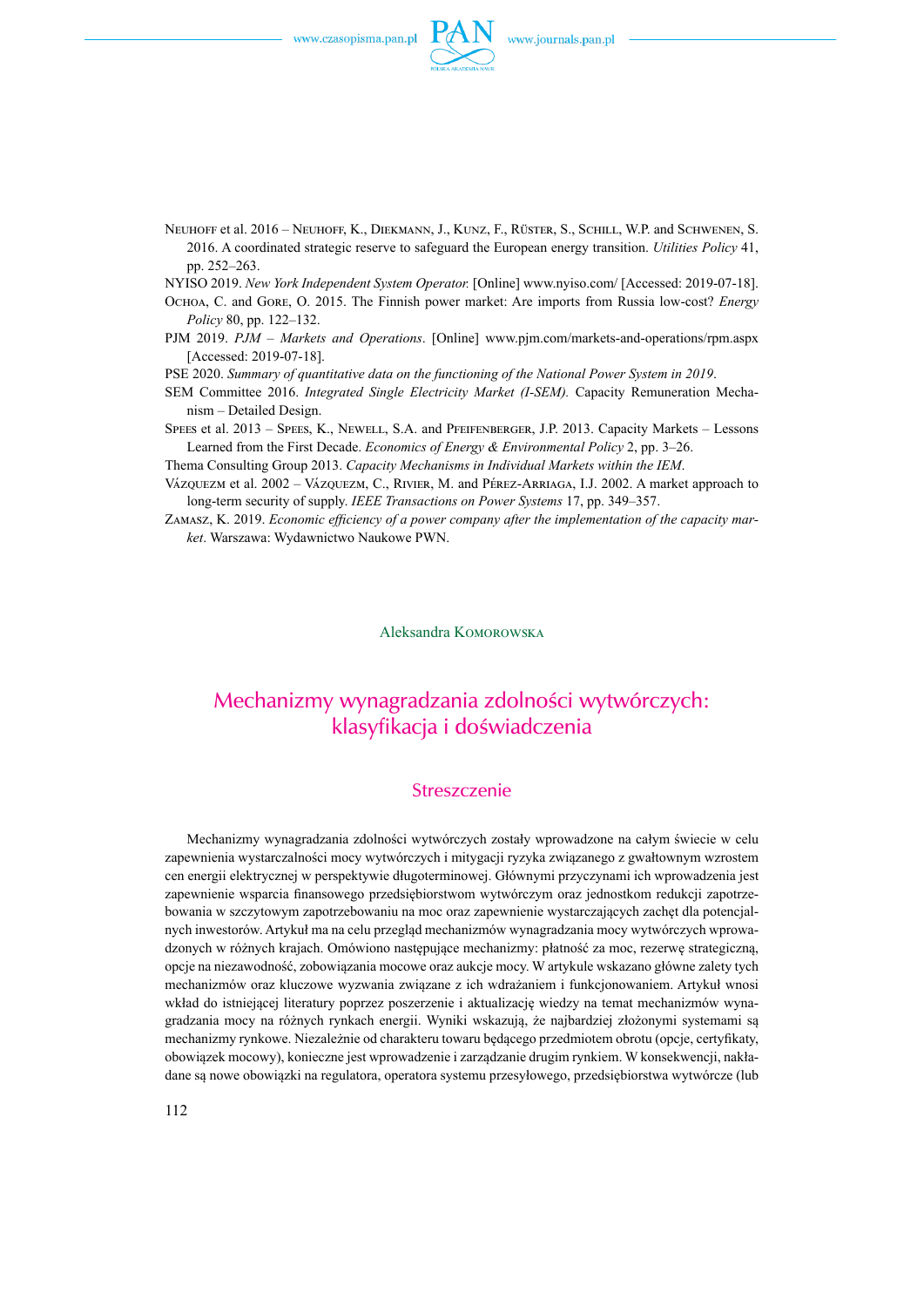

jednostki redukcji zapotrzebowania), przedsiębiorstwa obrotu i konsumentów. Kolejne wyzwanie stanowi transparentne i sprawiedliwe traktowanie wszystkich technologii. Teoretycznie wszystkich mechanizmy powinny być neutralne technologicznie, jednak ostatecznie niektóre jednostki są bardziej faworyzowane ze względu na ich większy wpływ na niezawodność systemu elektroenergetycznego.

Słowa kluczowe: rynek mocy, mechanizmy wynagradzania zdolności wytwórczych, aukcje mocy, rezerwa strategiczna, opcje na niezawodność